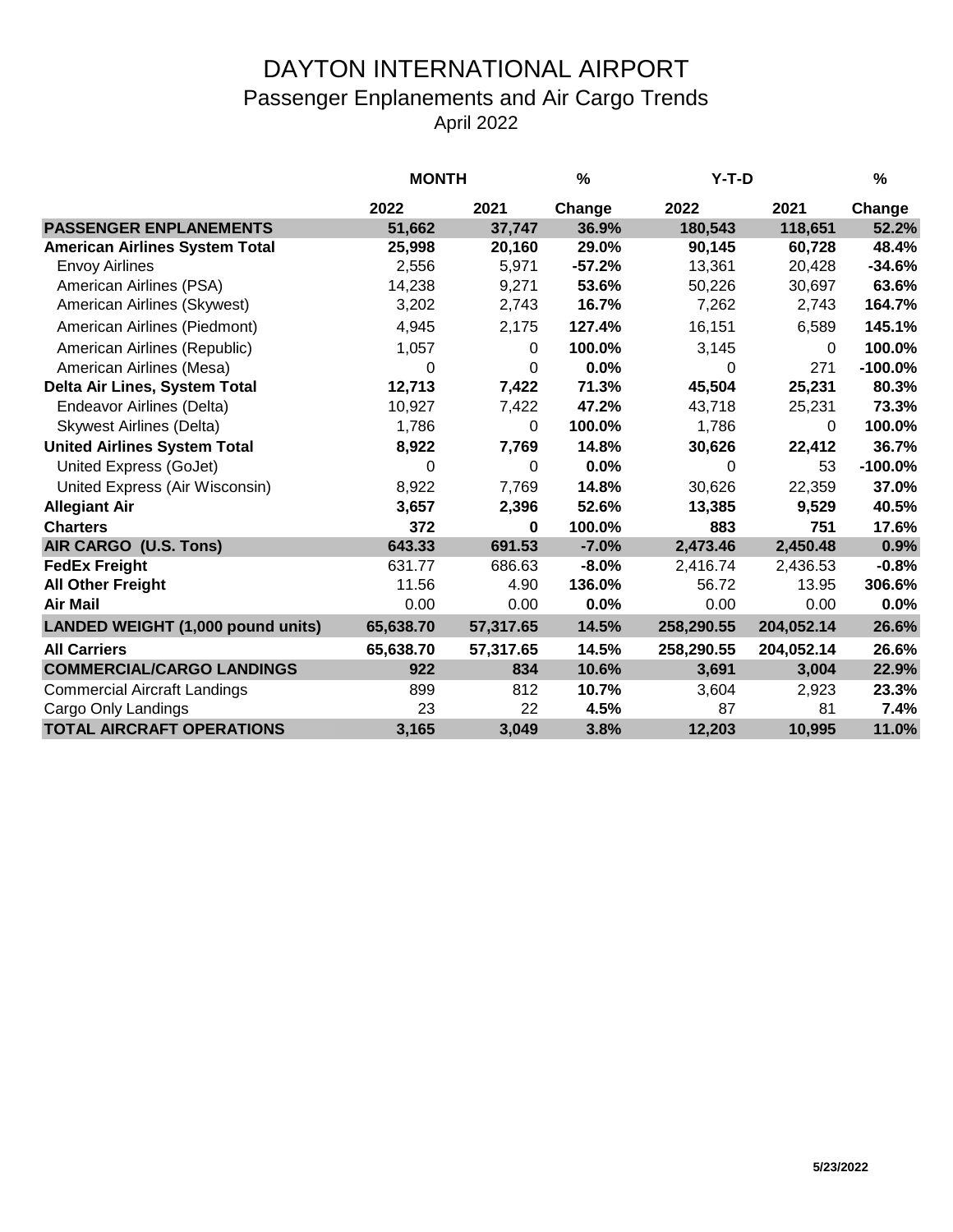## DAYTON INTERNATIONAL AIRPORT Passenger Enplanements and Air Cargo Trends March 2022

|                                          | <b>MONTH</b> |           | %         | Y-T-D      |            | %          |
|------------------------------------------|--------------|-----------|-----------|------------|------------|------------|
|                                          | 2022         | 2021      | Change    | 2022       | 2021       | Change     |
| <b>PASSENGER ENPLANEMENTS</b>            | 53,411       | 35,812    | 49.1%     | 128,881    | 80,904     | 59.3%      |
| <b>American Airlines System Total</b>    | 27,226       | 18,271    | 49.0%     | 64,147     | 40,568     | 58.1%      |
| <b>Envoy Airlines</b>                    | 5,991        | 7,093     | $-15.5%$  | 10,805     | 14,457     | $-25.3%$   |
| American Airlines (PSA)                  | 15,400       | 8,686     | 77.3%     | 35,988     | 21,426     | 68.0%      |
| American Airlines (Skywest)              | 123          | 0         | 100.0%    | 4,060      | 0          | 100.0%     |
| American Airlines (Piedmont)             | 4,588        | 2,430     | 88.8%     | 11,206     | 4,414      | 153.9%     |
| American Airlines (Republic)             | 1,124        | $\Omega$  | 100.0%    | 2,088      | 0          | 100.0%     |
| American Airlines (Mesa)                 | 0            | 62        | $-100.0%$ | 0          | 271        | $-100.0\%$ |
| Delta Air Lines, System Total            | 12,788       | 7,145     | 79.0%     | 32,791     | 17,809     | 84.1%      |
| Endeavor Airlines (Delta)                | 12,788       | 7,145     | 79.0%     | 32,791     | 17,809     | 84.1%      |
| <b>Skywest Airlines (Delta)</b>          | 0            | 0         | 0.0%      | 0          | 0          | 0.0%       |
| <b>United Airlines System Total</b>      | 8,534        | 6,949     | 22.8%     | 21,704     | 14,643     | 48.2%      |
| United Express (GoJet)                   | 0            | $\Omega$  | 0.0%      | 0          | 53         | $-100.0%$  |
| United Express (Air Wisconsin)           | 8,534        | 6,949     | 22.8%     | 21,704     | 14,590     | 48.8%      |
| <b>Allegiant Air</b>                     | 4,739        | 3,149     | 50.5%     | 9,728      | 7,133      | 36.4%      |
| <b>Charters</b>                          | 124          | 298       | $-58.4%$  | 511        | 751        | $-32.0%$   |
| AIR CARGO (U.S. Tons)                    | 687.07       | 681.32    | 0.8%      | 1,830.13   | 1,758.97   | 4.0%       |
| <b>FedEx Freight</b>                     | 671.97       | 677.69    | $-0.8%$   | 1,784.97   | 1,749.91   | 2.0%       |
| <b>All Other Freight</b>                 | 15.09        | 3.63      | 315.8%    | 45.16      | 9.06       | 398.4%     |
| <b>Air Mail</b>                          | 0.00         | 0.00      | 0.0%      | 0.00       | 0.00       | 0.0%       |
| <b>LANDED WEIGHT (1,000 pound units)</b> | 67,410.80    | 55,492.36 | 21.5%     | 192,651.85 | 146,734.49 | 31.3%      |
| <b>All Carriers</b>                      | 67,410.80    | 55,492.36 | 21.5%     | 192,651.85 | 146,734.49 | 31.3%      |
| <b>COMMERCIAL/CARGO LANDINGS</b>         | 943          | 807       | 16.9%     | 2,769      | 2,170      | 27.6%      |
| <b>Commercial Aircraft Landings</b>      | 920          | 784       | 17.3%     | 2,705      | 2,111      | 28.1%      |
| Cargo Only Landings                      | 23           | 23        | 0.0%      | 64         | 59         | 8.5%       |
| <b>TOTAL AIRCRAFT OPERATIONS</b>         | 3,301        | 3,275     | 0.8%      | 9,038      | 7,946      | 13.7%      |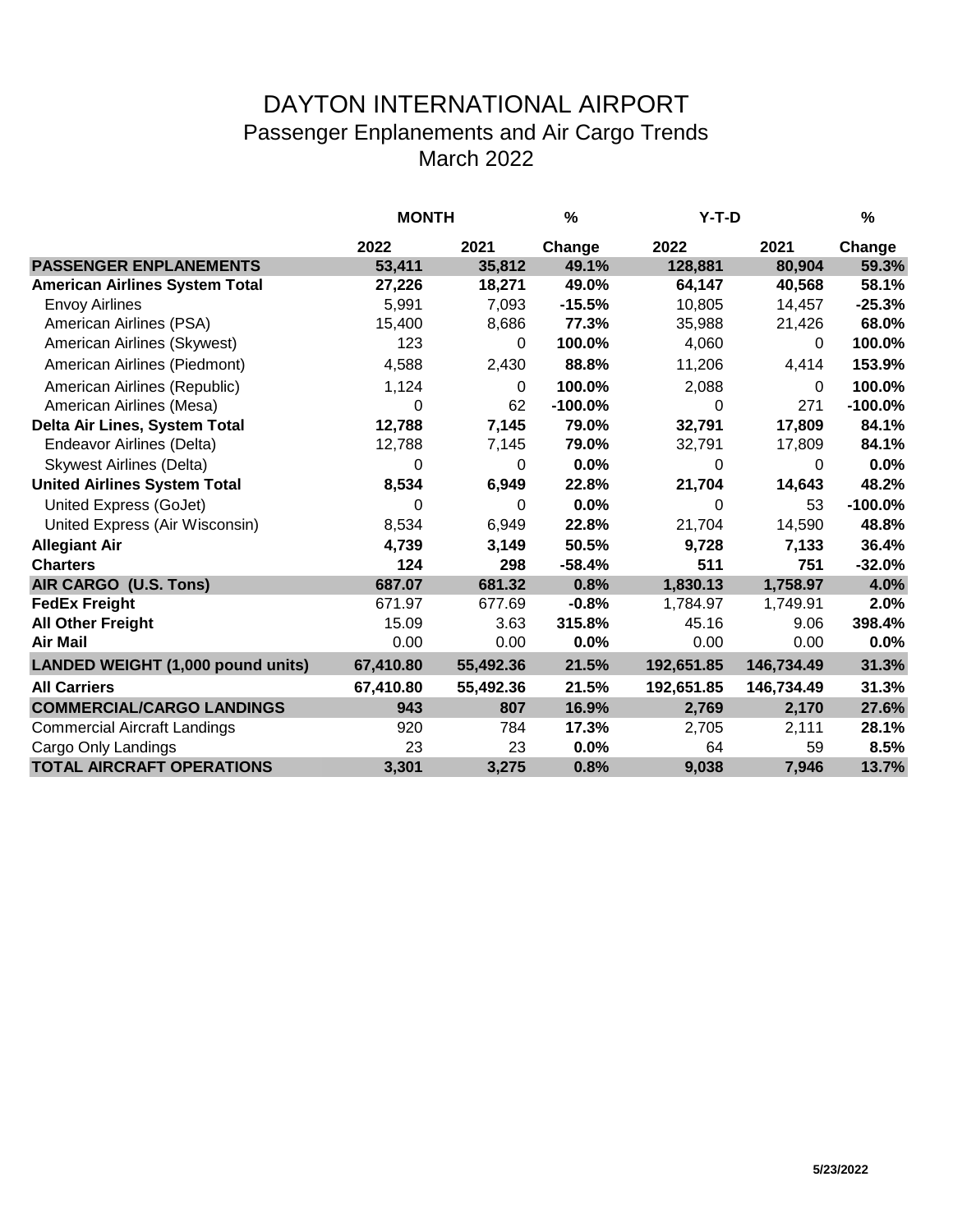## DAYTON INTERNATIONAL AIRPORT Passenger Enplanements and Air Cargo Trends February 2022

|                                       | <b>MONTH</b> |              | $\%$      | $Y-T-D$    |           | %         |
|---------------------------------------|--------------|--------------|-----------|------------|-----------|-----------|
|                                       | 2022         | 2021         | Change    | 2022       | 2021      | Change    |
| <b>PASSENGER ENPLANEMENTS</b>         | 39,814       | 23,498       | 69.4%     | 75,470     | 45,092    | 67.4%     |
| <b>American Airlines System Total</b> | 19,748       | 11,470       | 72.2%     | 36,921     | 22,297    | 65.6%     |
| <b>Envoy Airlines</b>                 | 3,277        | 3,670        | $-10.7%$  | 4,814      | 7,364     | $-34.6%$  |
| American Airlines (PSA)               | 11,453       | 6,658        | 72.0%     | 20,588     | 12,740    | 61.6%     |
| American Airlines (Skywest)           | 872          | 0            | 100.0%    | 3,937      | $\Omega$  | 100.0%    |
| American Airlines (Piedmont)          | 3,633        | 933          | 289.4%    | 6,618      | 1,984     | 233.6%    |
| American Airlines (Republic)          | 513          | $\mathbf{0}$ | 100.0%    | 964        | 0         | 100.0%    |
| American Airlines (Mesa)              | 0            | 209          | $-100.0%$ | $\Omega$   | 209       | $-100.0%$ |
| Delta Air Lines, System Total         | 9,786        | 5,386        | 81.7%     | 20,003     | 10,664    | 87.6%     |
| Endeavor Airlines (Delta)             | 9,786        | 5,386        | 81.7%     | 20,003     | 10,664    | 87.6%     |
| <b>Skywest Airlines (Delta)</b>       | 0            | 0            | 0.0%      | 0          | 0         | 0.0%      |
| <b>United Airlines System Total</b>   | 7,424        | 4,365        | 70.1%     | 13,170     | 7,694     | 71.2%     |
| United Express (GoJet)                | 0            | 0            |           | $\Omega$   | 53        | $-100.0%$ |
| United Express (Air Wisconsin)        | 7,424        | 4,365        | 70.1%     | 13,170     | 7,641     | 72.4%     |
| <b>Allegiant Air</b>                  | 2,717        | 2,036        | 33.4%     | 4,989      | 3,984     | 25.2%     |
| <b>Charters</b>                       | 139          | 241          | $-42.3%$  | 387        | 453       | $-14.6%$  |
| AIR CARGO (U.S. Tons)                 | 588.24       | 444.17       | 32.4%     | 1,143.06   | 1,077.65  | 6.1%      |
| <b>FedEx Freight</b>                  | 573.31       | 441.81       | 29.8%     | 1,113.00   | 1,072.22  | 3.8%      |
| <b>All Other Freight</b>              | 14.92        | 2.36         | 532.3%    | 30.06      | 5.43      | 453.6%    |
| <b>Air Mail</b>                       | 0.00         | 0.00         | 0.0%      | 0.00       | 0.00      | 0.0%      |
| LANDED WEIGHT (1,000 pound units)     | 58,687.00    | 44,051.26    | 33.2%     | 125,241.05 | 91,242.13 | 37.3%     |
| <b>All Carriers</b>                   | 58,687.00    | 44,051.26    | 33.2%     | 125,241.05 | 91,242.13 | 37.3%     |
| <b>COMMERCIAL/CARGO LANDINGS</b>      | 849          | 651          | 30.4%     | 1,826      | 1,363     | 34.0%     |
| <b>Commercial Aircraft Landings</b>   | 830          | 636          | 30.5%     | 1,785      | 1,327     | 34.5%     |
| Cargo Only Landings                   | 19           | 15           | 26.7%     | 41         | 36        | 13.9%     |
| <b>TOTAL AIRCRAFT OPERATIONS</b>      | 2,766        | 2,293        | 20.6%     | 5,737      | 4,671     | 22.8%     |